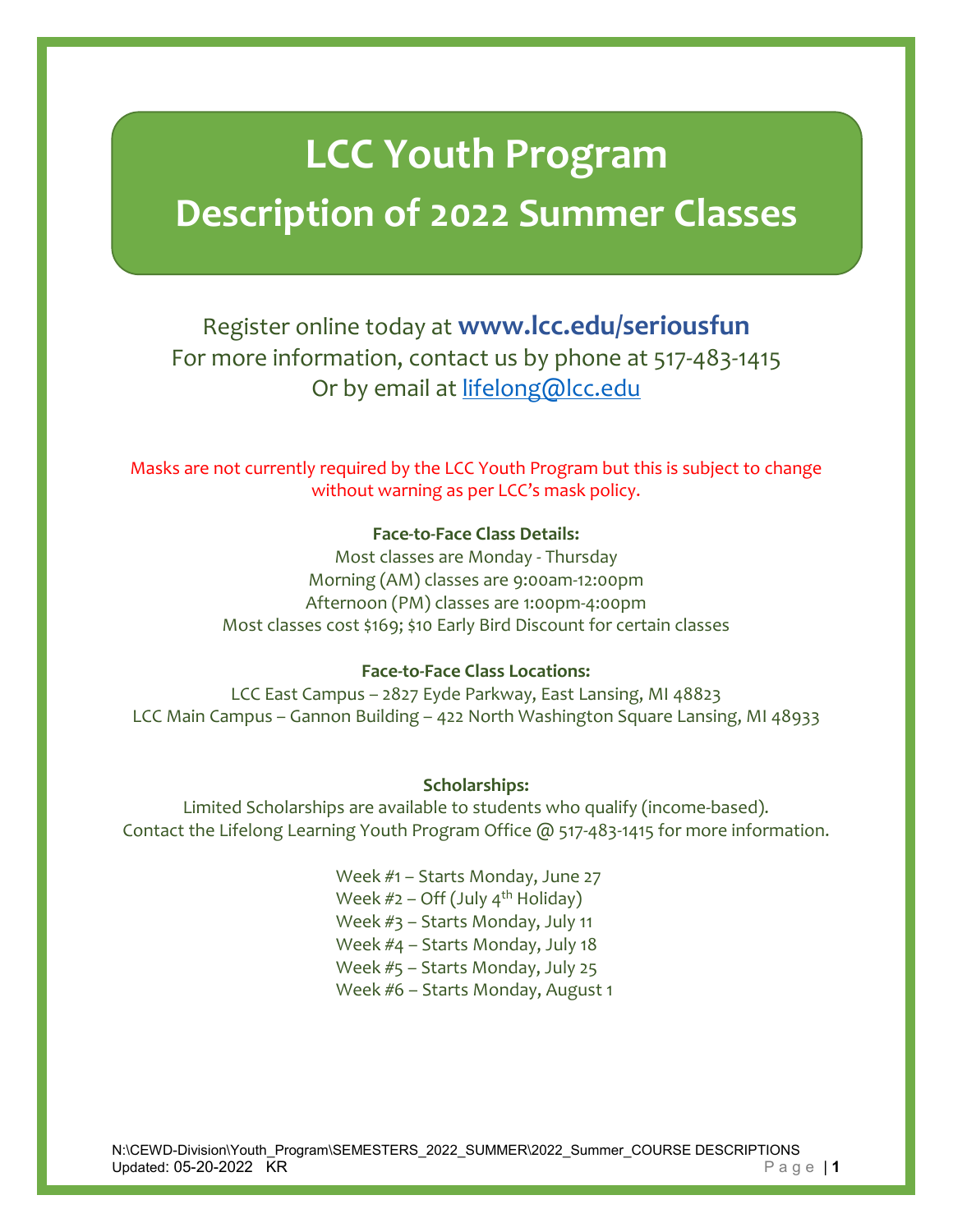# **2022 Summer Youth Program Classes (face-to-face):**

# **List of Classes – Alphabetical**

| <b>Start Date</b> | Days       |
|-------------------|------------|
| 07/18/2022        | M T W Th   |
| 07/11/2022        | M T W Th   |
| 07/18/2022        | MTWTh      |
| 07/18/2022        | M T W Th   |
| 08/01/2022        | M T W Th   |
| 07/11/2022        | M T W Th   |
| 07/25/2022        | M T W Th   |
| 07/11/2022        | M T W Th   |
| 07/25/2022        | M T W Th   |
| 07/25/2022        | M T W Th   |
| 08/01/2022        | M T W Th   |
| 06/27/2022        | M T W Th   |
| 07/18/2022        | M T W Th   |
| 07/25/2022        | M T W Th   |
| 07/11/2022        | M T W Th   |
| 07/18/2022        | M T W Th   |
|                   | M T W Th   |
| 07/11/2022        | M T W Th   |
| 06/27/2022        | M T W Th   |
| 07/25/2022        | M T W Th   |
| 06/27/2022        | M T W Th   |
| 07/18/2022        | M T W Th   |
| 07/25/2022        | M T W Th   |
| 08/01/2022        | M T W Th   |
| 07/11/2022        | $M - F$    |
| 06/27/2022        | M T W Th   |
| 06/27/2022        | M T W Th   |
|                   | 06/27/2022 |

N:\CEWD-Division\Youth\_Program\SEMESTERS\_2022\_SUMMER\2022\_Summer\_COURSE DESCRIPTIONS Updated: 05-20-2022 KR Page | 2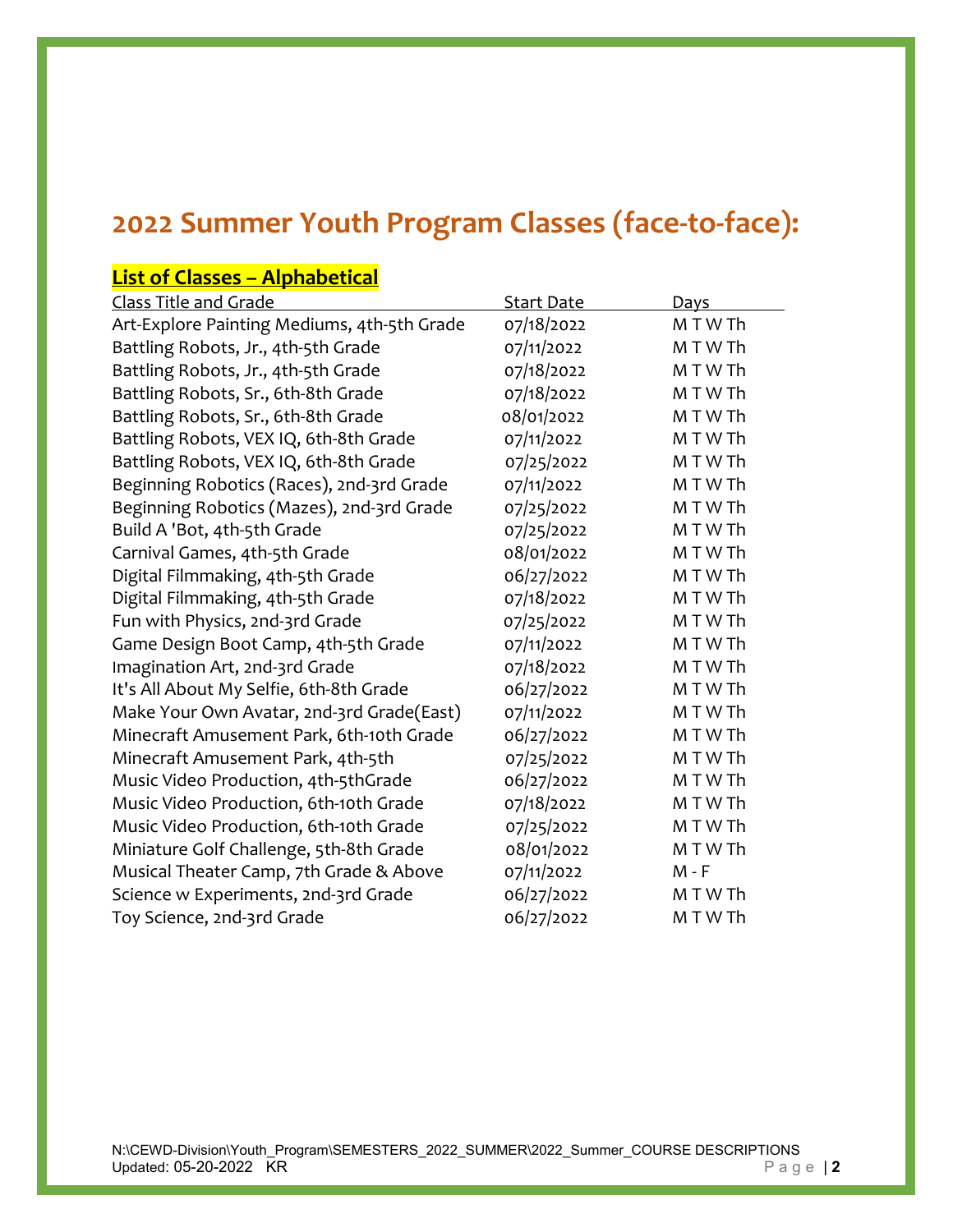# Week  $#1$  - Starts Monday, June  $27<sup>th</sup>$

## **Digital Filmmaking, 4th-5th Grade**

Lights, camera, action! Work individually and in groups to direct and produce video projects. Learn about television production and filmmaking, learn how to set up and run a video camera, interview, camera techniques, and how to storyboard. The film crew will work in teams to script and produce simple and fun video projects.

Dates: June 27–30, 2022 Instructor: Petra Daher Time: 9:00AM-12:00PM Tuition: \$169 (\$159 if enrolled 30+ days before class starts) Location: East Lansing, Michigan

### **It's All About My Selfie, 6th-8th Grade**

Create a work of digital art and self(ie) expression! Share your world through digital storytelling. Take selfies, produce video clips, add music and graphics, and edit to create an autobiographical work of art. Learn to use Google Slides to creatively "Tell your story."

Dates: June 27–30, 2022 Instructor: Laura Showers Time: 1:00PM-4:00PM Tuition: \$169 (\$159 if enrolled 30+ days before class starts) Location: East Lansing, Michigan

#### **Minecraft Amusement Park, 6th-8th Grade**

Using Minecraft gaming software, enjoy the thrill of building your own roller coaster. How steep of a slope will it take for you to scream? In this class you will use geometry, fractions, volume, area, perimeter and conversions to build the ultimate theme park. Your only limitation is your own imagination. Are you up to the challenge?

Dates: July 25–28, 2022 Instructor: Laura Showers Time: 9:00AM-12:00PM Tuition: \$169 (\$159 if enrolled 30+ days before class starts) Location: East Lansing, Michigan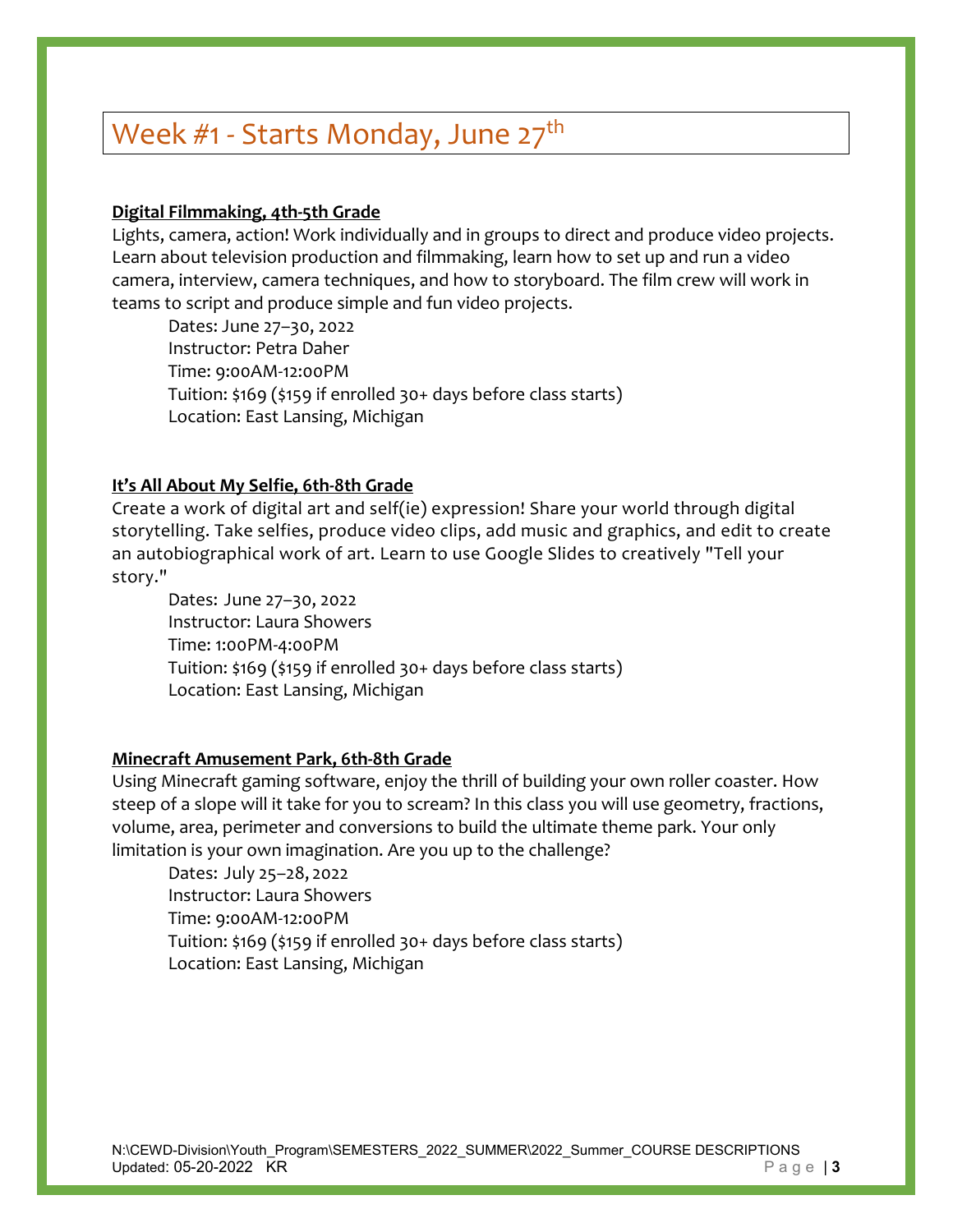# **Music Video Production, 4th-5th Grade**

Filmmakers needed! Learn digital filmmaking and video production hands-on experience working as a film crew under the guidance of a filmmaker. Groups will work as a team to plan and film a music video. The classroom will be transformed into a mini-studio and students will have access to video editing software, tripods, iPads, art supplies and other technological tools.

Dates: June 27–30, 2022 Instructor: Petra Daher Time: 1:00PM-4:00PM Tuition: \$169 (\$159 if enrolled 30+ days before class starts) Location: East Lansing, Michigan

# **Science with Experiments, 2nd-3rd Grade**

Join the fun performing different experiments and hands-on science activities every day! Students will learn about chemistry, biology and natural science. Each day will also have a Live! Lesson with Michigan native animals.

Dates: June 27–30, 2022 Instructor: Carol McGrath Time: 9:00AM-12:00PM Tuition: \$169 (\$159 if enrolled 30+ days before class starts) Location: East Lansing, Michigan

# **Toy Science, 2nd-3rd Grade**

This is an exciting, hands-on class where we investigate the science behind how different toys work. Taught by a scientist, students will explore the use of electricity, magnetism, friction, gravity and simple machines in toy design. Students will make small toys throughout the class to take home. Students will build upon their problem-solving, science, engineering and design skills.

Dates: June 27–30, 2022 Instructor: Carol McGrath Time: 1:00PM-4:00PM Tuition: \$169 (\$159 if enrolled 30+ days before class starts) Location: East Lansing, Michigan

# Week #2 - Starts Monday, July 4<sup>th</sup><br>Note: NO Classes are offered at LCC East during week #2 (INDEPENDENCE DAY)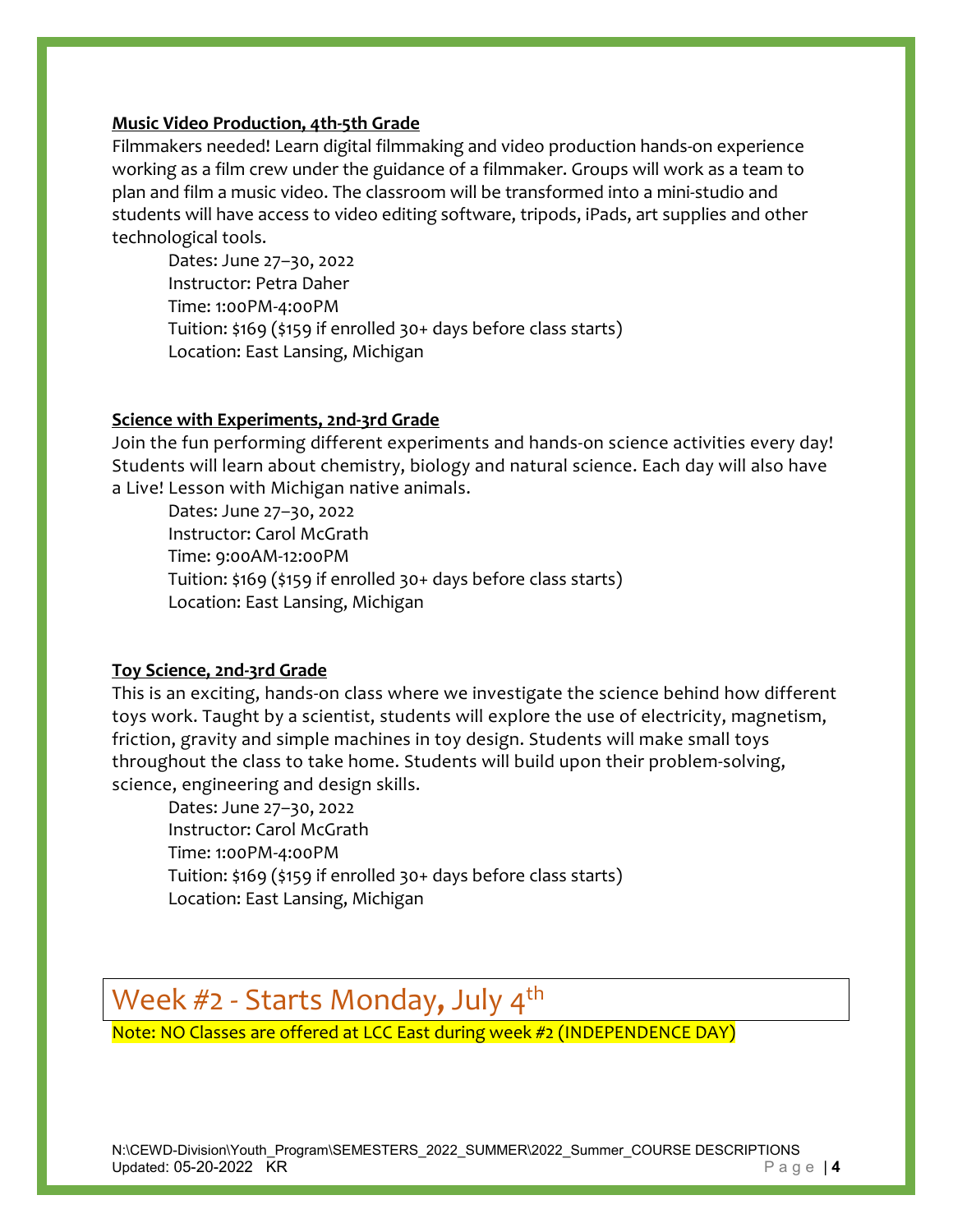# Week #3 - Starts Monday, July 11<sup>th</sup>

# **Battling Robots, Jr., 4th-5th Grade**

Think you can create the undefeated battlebot? Bring it! Whether you have never built a Lego Robot before, or if you are an undisputed master, you are welcome to this class! You will learn to design and build your own Lego EV3 robots limited only by your imagination!

July 11–14, 2022 Instructor: TBD Time: 1:00PM-4:00PM Tuition: \$169 (\$159 if enrolled 30+ days before class starts) Location: East Lansing, Michigan

# **Battling Robots, VEX IQ, 6th-8th Grade**

Want to build your own robot? This hands-on class will teach students how to build, program, and test their device using real-life robotics technology. Students will use computer science, technology, and engineering with this hands-on VEX IQ platform. Students are encouraged to brainstorm in order to find creative solutions to problems and then develop them through a process of selecting, building, testing and evaluating. Robots will compete with each other throughout the class.

Dates: July 11–14, 2022 Instructor: Bruce Boardman Time: 1:00PM-4:00PM Tuition: \$169 (\$159 if enrolled 30+ days before class starts) Location: East Lansing, Michigan

# **Beginning Robotics (Races), 2nd-3rd Grade**

Younger Kids can do robots too! Sphero robotics is a fun, hands-on way for your child to learn the basics of controlling and programming a robot. Easily controlled with provided iPads or Chromebooks, your child will be introduced to the exciting field of robotics!

Dates: July 11–14, 2022 Instructor: Laura Showers Time: 9:00AM-12:00PM Tuition: \$169 (\$159 if enrolled 30+ days before class starts) Location: East Lansing, MI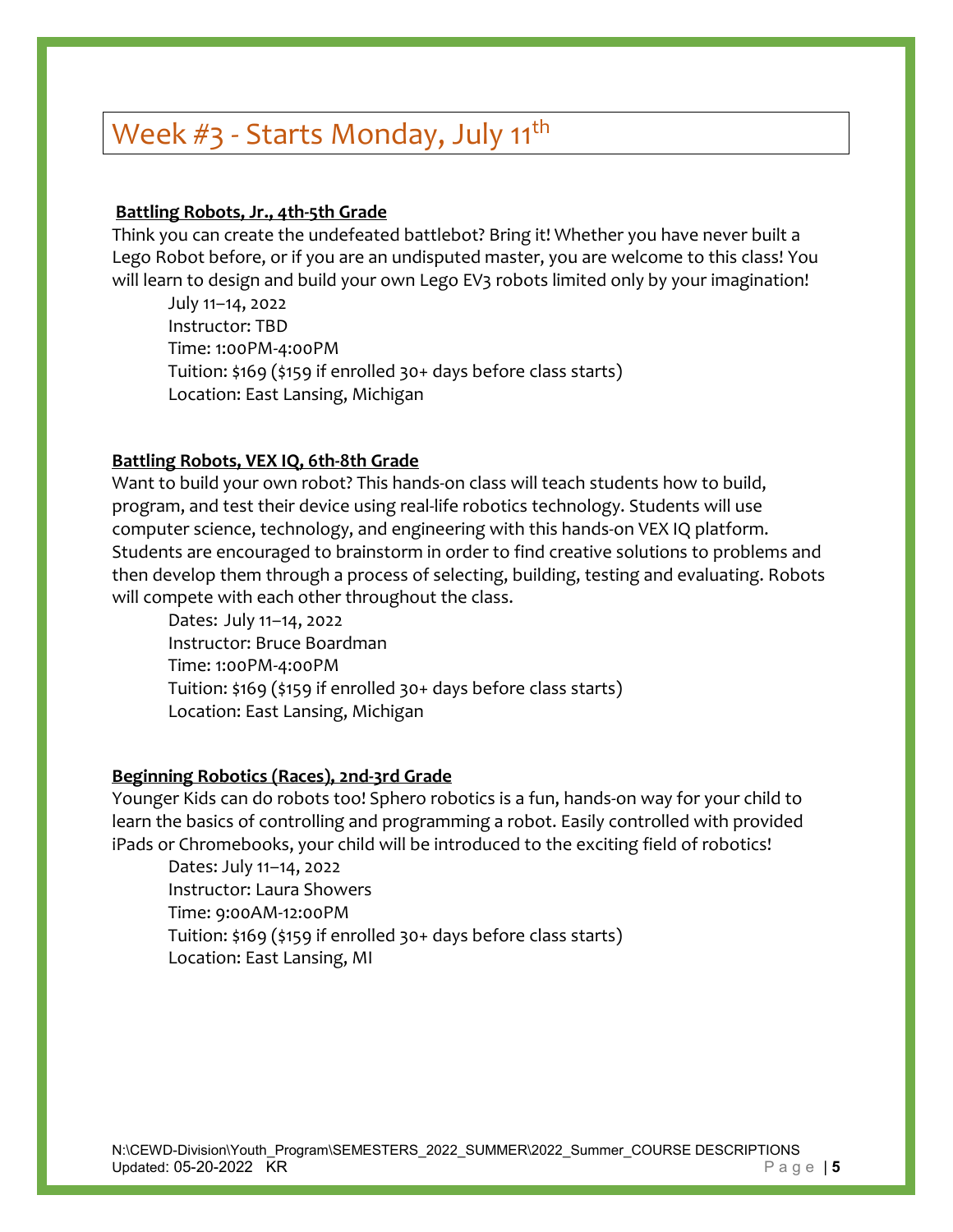## **Game Design Boot Camp, 4th-5th Grade**

Ever thought about making your own games? (Of course you have, don't even kid.) This course will get that idea out of your head and turn it into, quite possibly, a solid, fun, and unique game! We will learn about what makes a game fun and begin drawing up our own physical game concepts! From there you and your classmates will get to try out the games you have all made. By the end of this class you should have all the tools needed to pitch your own ideas and, confidently make your own games and game concepts. \*This class will focus on physical games such as board or card games, but may also include digital game concepts.\*

Dates: July 11–14, 2022 Instructor: Brandon Price Time: 9:00AM-12:00PM Tuition: \$169 (\$159 if enrolled 30+ days before class starts) Location: East Lansing, Michigan

### **Make Your Own Avatar, 2nd-3rd Grade\*NEW\***

No description available for this class, refer to the online posting for more information.

Dates: July 11–14, 2022 Instructor: Laura Showers Time: 1:00PM-4:00PM Tuition: \$169 (\$159 if enrolled 30+ days before class starts) Location: East Lansing, Michigan

# **Musical Theatre Camp, 7th Grade & Above\*NEW\***

Musical Theatre brings stories to life with energy, passion, and spirit. During this oneweek program, you will study advanced techniques in singing, acting, and dancing. Our students, grades 7 and above, work with professional artists and expert instructors to engage their abilities and develop new skills. The course culminates in a student performance at the end of the class.

Dates: July 11–15, 2022 Instructor: Nada Radakovich Time: 1:00PM-4:00PM Tuition: \$169 (\$159 if enrolled 30+ days before class starts) Location: Main Campus, Gannon Building, Lansing, Michigan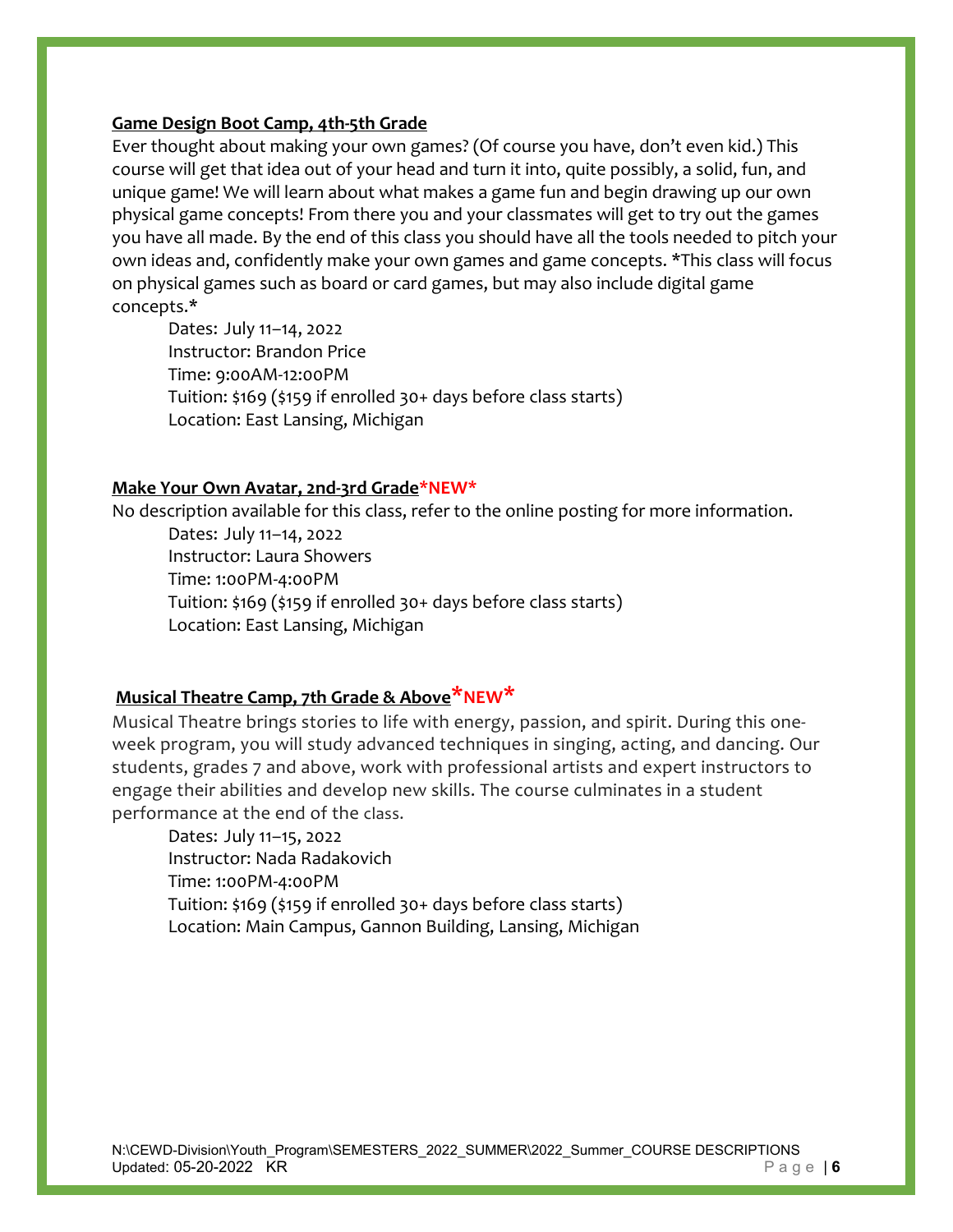# Week  $#4$  - Starts Monday, July 18<sup>th</sup>

# **Art-Explore Painting Mediums, 4th-5th Grade**

Sparkle, splash and create through painting, making plaster masks, trying different art mediums understanding where art can take you. You'll learn how some famous artists began, just like you. You'll have a blast showing off your grand skills!

Dates: July 18–21, 2022 Instructor: Marybeth Birchmeier Time: 9:00AM-12:00PM Tuition: \$169 (\$159 if enrolled 30+ days before class starts) Location: East Lansing, Michigan

## **Battling Robots, Jr., 4th-5th Grade**

Think you can create the undefeated battlebot? Bring it! Whether you have never built a Lego Robot before, or if you are an undisputed master, you are welcome to this class! You will learn to design and build your own Lego EV3 robots limited only by your imagination!

Dates: July 18–21, 2022 Instructor: Dawn Hardin Time: 9:00AM-12:00PM Tuition: \$169 (\$159 if enrolled 30+ days before class starts) Location: East Lansing, Michigan

# **Battling Robots, Sr., 6th-8th Grade**

Think you can create the undefeated battlebot? Bring it! Whether you have never built a Lego Robot before, or if you are an undisputed master, you are welcome to this class! You will learn to design and build your own Lego EV3 robots limited only by your imagination!

Dates: July 18–21, 2022 Instructor: Bruce Boardman Time: 1:00PM-4:00PM Tuition: \$169 (\$159 if enrolled 30+ days before class starts) Location: East Lansing, Michigan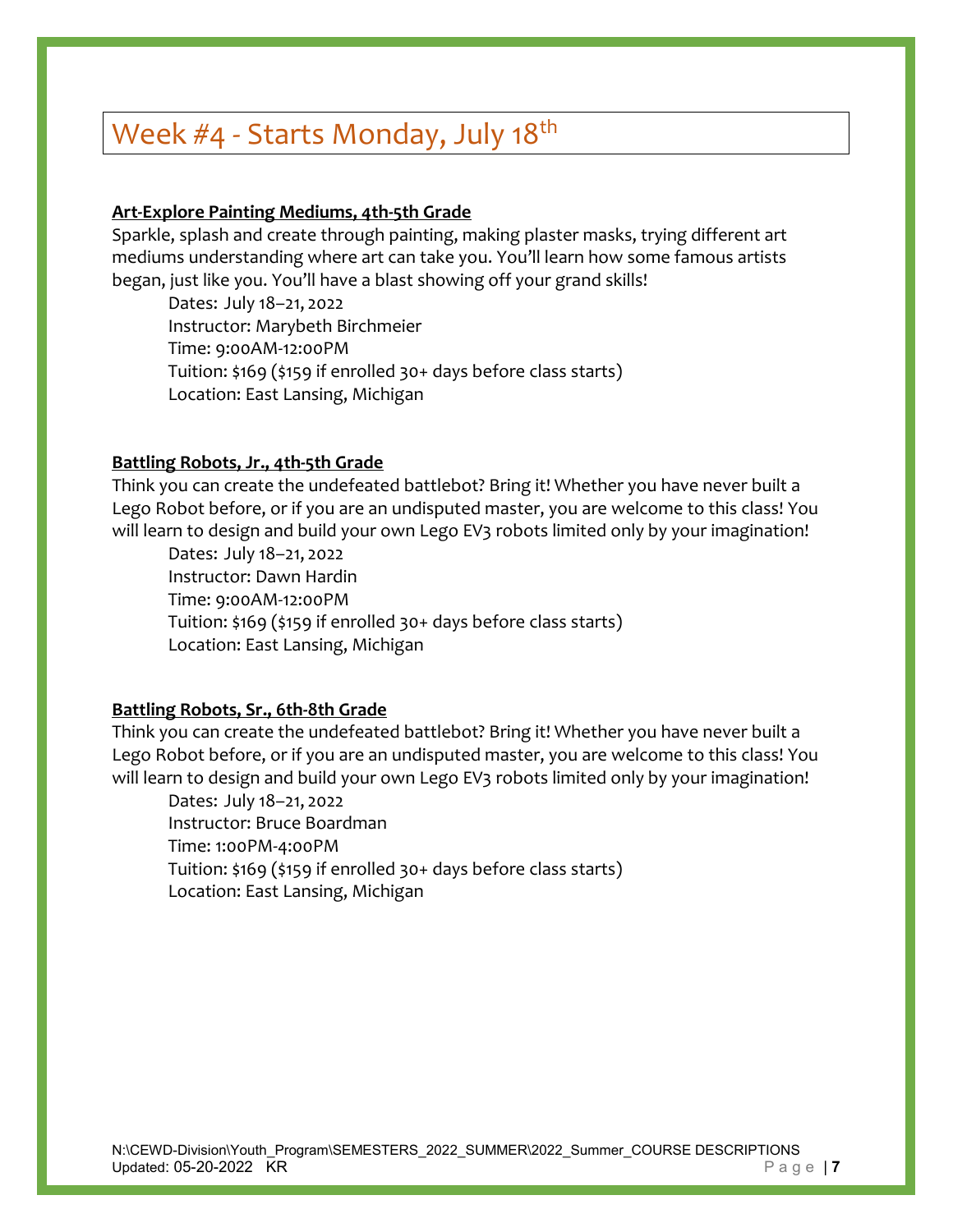# **Digital Filmmaking, 4th-5th Grade**

Lights, camera, action! Work individually and in groups to direct and produce video projects. Learn about television production and filmmaking, learn how to set up and run a video camera, interview, camera techniques, and how to storyboard. The film crew will work in teams to script and produce simple and fun video projects.

Dates: July 18–21, 2022 Instructor: Petra Daher Time: 1:00PM-4:00PM Tuition: \$169 (\$159 if enrolled 30+ days before class starts) Location: East Lansing, Michigan

## **Imagination Art, 2nd-3rd Grade**

Explore your inner Picasso! Demonstrate your creative side by having fun sculpting with clay, painting on real canvas, learning about some famous artists and taking a turn at creating some of your very own Pop Art! You decide what you create and have fun and learn while you are at it! Students will love all of the possibilities as they create their very own masterpieces!

Dates: July 18–21, 2022 Instructor: Marybeth Birchmeier Time: 1:00PM-4:00PM Tuition: \$169 (\$159 if enrolled 30+ days before class starts) Location: East Lansing, Michigan

# **Music Video Production, 6th-10th Grade**

Filmmakers needed! Learn digital filmmaking and video production hands-on experience working as a film crew under the guidance of a filmmaker. Groups will work as a team to plan and film a music video. The classroom will be transformed into a mini-studio and students will have access to video editing software, tripods, iPads, art supplies and other technological tools

Dates: July 18–21, 2022 Instructor: Petra Daher Time: 9:00AM-12:00PM Tuition: \$169 (\$159 if enrolled 30+ days before class starts) Location: East Lansing, Michigan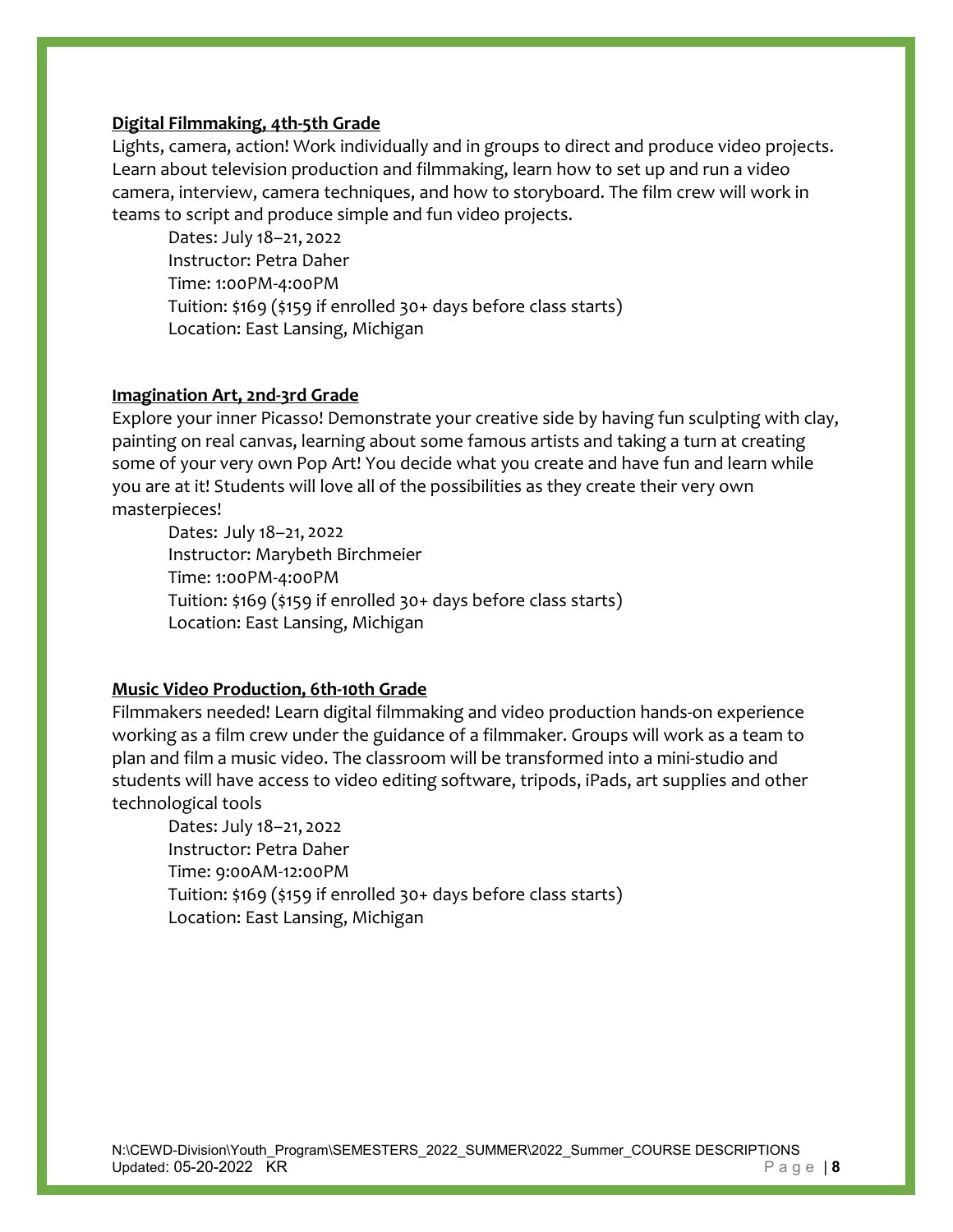# Week  $#5$  - Starts Monday, July 25<sup>th</sup>

# **Battling Robots, VEX IQ, 6th-8th Grade**

Want to build your own robot? This hands-on class will teach students how to build, program, and test their device using real-life robotics technology. Students will use computer science, technology, and engineering with this hands-on VEX IQ platform. Students are encouraged to brainstorm in order to find creative solutions to problems and then develop them through a process of selecting, building, testing and evaluating. Robots will compete with each other throughout the class.

Dates: July 25–28, 2022 Instructor: Bruce Boardman Time: 1:00PM-4:00PM Tuition: \$169 (\$159 if enrolled 30+ days before class starts) Location: East Lansing, MI

## **Beginning Robotics (Mazes), 2nd-3rd Grade**

Younger Kids can do robots too! Sphero robotics is a fun, hands-on way for your child to learn the basics of controlling and programming a robot. Easily controlled with provided iPads or Chromebooks, your child will be introduced to the exciting field of robotics!

Dates: July 25–28, 2022 Instructor: Laura Showers Time: 1:00PM-4:00PM Tuition: \$169 (\$159 if enrolled 30+ days before class starts) Location: East Lansing, Michigan

### **Build A 'Bot, 4th-5th Grade**

You will learn how to design and build a unique mini-robot to take home in this fun, handson science class! We will scavenge the parts to build your robot from small electronics, appliances and old toys that you bring in. Each mini-robot built will be different. The more items you bring in the bigger variety of gears, motors, wheels, pulleys and other parts you will have as your building materials.

Dates: July 25–28, 2022 Instructor: Carol McGrath Time: 1:00PM-4:00PM Tuition: \$169 (\$159 if enrolled 30+ days before class starts) Location: East Lansing, Michigan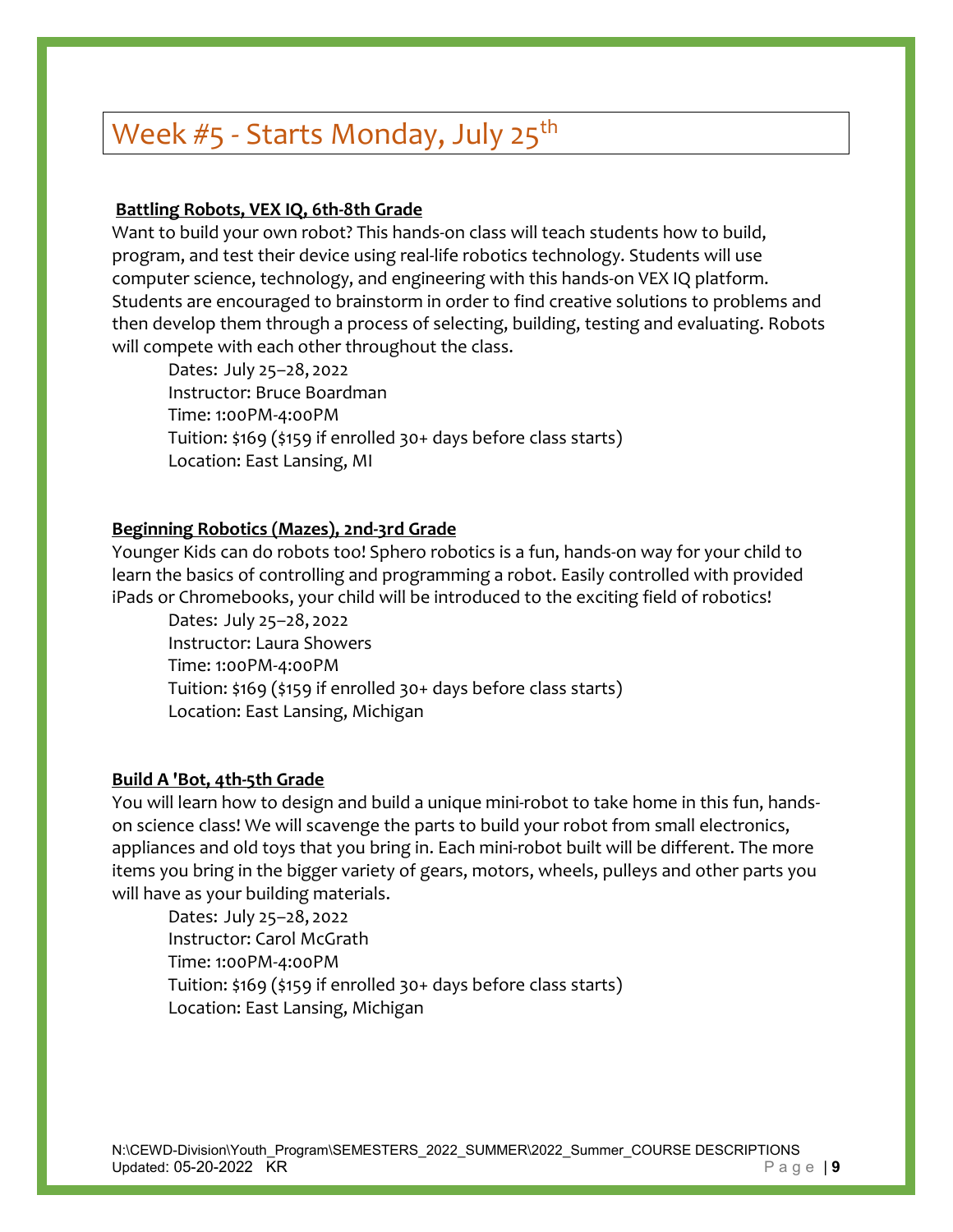## **Fun with Physics, 2nd-3rd Grade**

Complete fun projects every day like building mini hovercrafts, generating electricity and making a real working waterwheel! This class is packed with science projects and activities that will increase your knowledge of electricity, magnetism, tension and friction. Students will also learn how to build cool projects out of trash and recyclable materials!

Dates: July 25–28, 2022 Instructor: Carol McGrath Time: 9:00AM-12:00PM Tuition: \$169 (\$159 if enrolled 30+ days before class starts) Location: East Lansing, Michigan

## **Minecraft Amusement Park, 4th-5th Grade**

Complete fun projects every day like building mini hovercrafts, generating electricity and making a real working waterwheel! This class is packed with science projects and activities that will increase your knowledge of electricity, magnetism, tension and friction. Students will also learn how to build cool projects out of trash and recyclable materials!

Dates: July 25–28, 2022 Instructor: Laura Showers Time: 9:00AM-12:00PM Tuition: \$169 (\$159 if enrolled 30+ days before class starts) Location: East Lansing, Michigan

# **Music Video Production, 6th-10th Grade**

Filmmakers needed! Learn digital filmmaking and video production hands-on experience working as a film crew under the guidance of a filmmaker. Groups will work as a team to plan and film a music video. The classroom will be transformed into a mini-studio and students will have access to video editing software, tripods, iPads, art supplies and other technological tools

Dates: July 25–28, 2022 Instructor: Petra Daher Time: 9:00AM-12:00PM Tuition: \$169 (\$159 if enrolled 30+ days before class starts) Location: East Lansing, Michigan